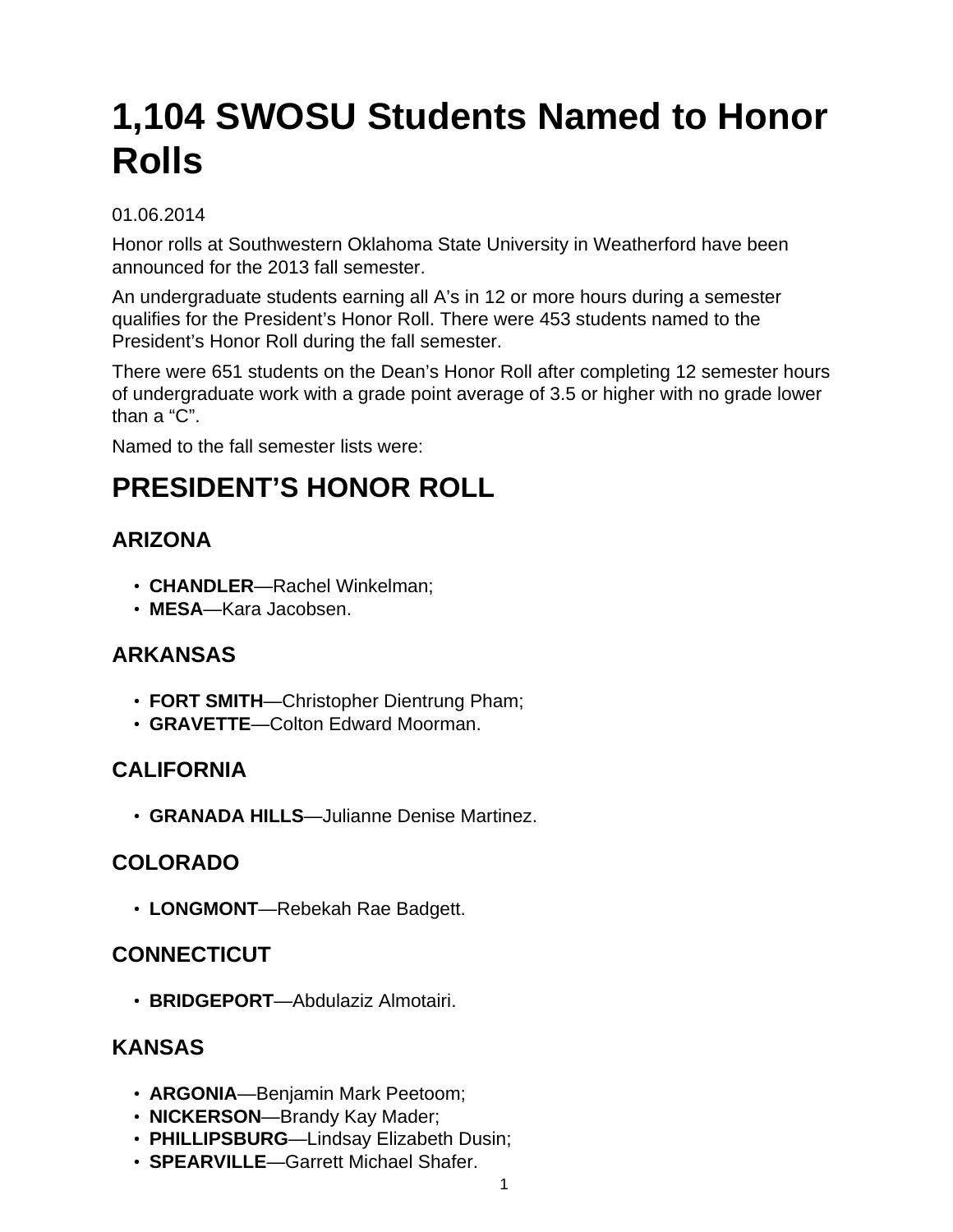# **LOUISIANA**

- **FARMERVILLE**—Cathy C. Brown;
- **PALOMA VALLEY**—Te'onna LaShawn Adams.

#### **MISSOURI**

- **AVA**—Justin Lane Swirin;
- **CASSVILLE**—Patrick Logan Whitley;
- **LEES SUMMIT NORTH**—Kara Diane Connelly;
- **NIXA**—Christina Renae Leffert;
- **WEST PLAINS**—Jesse Lawrence Hadley.

#### **NEW MEXICO**

• **LOS ALAMOS**—Zachary Aaron Mang.

# **OKLAHOMA**

- **ALEX**—Amanda Jean Adams; Rosalee Jane Adams;
- **ALTUS**—Gary D. Bearden; Layne Elizabeth Boddy; Patricia Ann Cain; Jessica Marie Favalora; Ronald Keith Foster Jr.; Denise Renee' Hobbs; Jessica Robbins Kelsey; Joanna D. Neff; Michael Angelo Perez; Laura Smalling; Isabel Terrazas;
- **ALVA**—Jordan Bradley Franz;
- **AMBER-POCASSET**—Kyle Steven Hargus; Hunter Danielle Martin; Bailey Lorraine Spears;
- **ANADARKO**—Matthew Ryan Abbott; Melissa Irene Perez; (Riverside)-Heather Alldread Bailey;
- **ARAPAHO-BUTLER**—Sidney Lee Johnson;
- **ARDMORE**—Brett Collin Baker; Haskell Trace Palmer;
- **ARNETT**—Caitlin Dee Landers;
- **BARTLESVILLE**—Benjamin Joseph Jacobs;
- **BEAVER**—Bethany J. Bradley; Rachel Hope Bradley;
- **BEGGS**—Jackie Marie Bivins; Matthew James Mauldin;
- **BETHANY**—Jennifer Erin Haddon;
- **BETHEL**—Shelby Marie Smith;
- **BIG PASTURE**—Joe Bredy Beard;
- **BINGER ONEY**—Jessica Lynn Huffman; Brennan Michael King;
- **BIXBY**—Natalie Renee' Crosslin;
- **BLANCHARD**—Kaitlyn Breanna Max; Katey Lynn Sluder;
- **BRISTOW**—Victoria Maure Leveridge;
- **BROKEN ARROW**—Calie Dayle Garrison; Uyen T. Nguyen;
- **BURNS FLAT-DILL CITY**—Devon Kay Lynn Bonewitz;
- **CACHE**—Savannah Rae Hearn; Ashton Marie Jung; Joshua Allen Webb;
- **CALERA**—Debra Erin Michel DeWalt;
- **CALUMET**—Ethan Irey Davis; Robert Chase Evans;
- **CANTON**—Taylor Elizabeth Bromlow; Terra Lynn Hankins;
- **CANUTE**—Daniel Eli Butcher;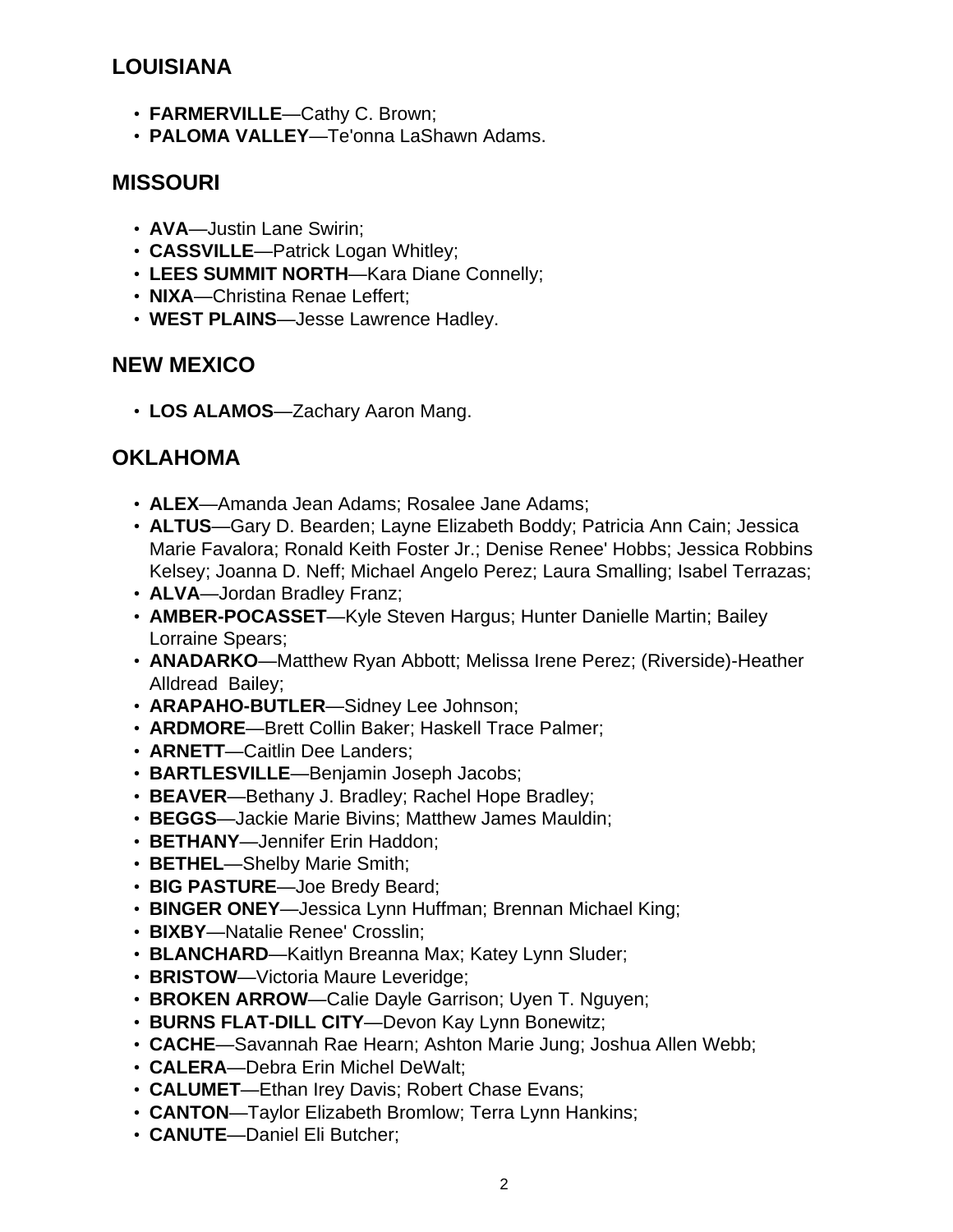- **CARNEGIE**—Kasey Lynn Delk; Tara Shea Jones; Cameron Edward Nix; Shasta M. Rossetter;
- **CHEROKEE**—John Austin Bradshaw; Adrienne Noel Williamson;
- **CHEYENNE**—Chesney Levi Swartwood;
- **CHICKASHA**—Carissa Rhea Declerck; Hannah Nicole Elrod;
- **CHOCTAW**—Marie Elizabeth Gates; Casie LeAnn Richardson; Kenneth James Stearns; Flinton Lee Tyler; Sara Michele Willhight;
- **CLAREMORE**—Bethany Grace Kellehan;
- **CLINTON**—Amanda Jo Ann Adney; Getsemani Barrios; Dylan Trent Biggs; Bryan Andrew Bozell; Natalie Adele Bryant; Moriah N. Butterfield; Joshua Caleb Foley; Lyndsey Ann Ingham; Jonathon Dalton Johnson; Jeffery Nathan Lamborn; Brian Christopher Lewis; Brandon Daniel Mack; Felicia N. Neparko; Shyanne Marie Pullum; Ryan Scott Stringer; Amy Abigail Vega; Crystal Jean Wilson; Hui Yi Zhen;
- **CORDELL**—Savannah Marie Corbin; Zachary Don Frymire; Chad Michael Iven; Kerstin Dawn Thompson; Stewart Chase Tripp; Krystal Rose Walton;
- **CORN**—(Corn Bible Academy)-Wesli Dana Blumer; Alyssa Leigh Friesen; (Washita Heights)-Cindy LuAnn Bond; Saira Josel Marrufo;
- **CUSHING**—Kaitlyn Bryn Hull;
- **CYRIL**—Kaci Gail Martin;
- **DAVIS**—Danielle Pauli McClellan;
- **DEER CREEK**—Sarah Nicole Evans; Erica Elaine Gales;
- **DIBBLE**—Anthony John Bertolozzi;
- **DOVER**—Emma N. Siegmann;
- **DRUMMOND**—Clint Dale Gates;
- **DUNCAN**—Laura Mozelle Davis; Mark Lee Kendall; Mary A. Phillips; Chad Alan Smith; Kale Thaxton;
- **DURHAM**—Teena Lee Brittain;
- **DURANT**—Lauren Paige Hughes;
- **EDMOND**—Karch Rickey Bullard; Luma Hilal; Matthew Carl Lanier; Terry Nguyen; (Memorial)-Abby Ursula McKisson; (North)-Mandee Rachelle Davis; Victoria Leigh Denny; Jessica Blake Goetzinger; Morgan Brooke Heck; Jarech Preston Page; Kaleb Craig Prough; (Oklahoma Christian School)-Emily Kristine Belz; Paul I. Mahan;
- **EL RENO**—Blaine Austin Owens;
- **ELK CITY**—Susan Dennea Barnett; Shelbi Nicole Burnett; Alison Renae Burson; James Andrew Davis; Micah Daniel Fender; Macey Lynn Fuchs; Charlotte Ranee Fuller; Mackenzie Nicole Gifford; Jada Rachelle Hathaway; Elizabeth Mendoza;
- **ENID**—Zachary Jacob Bell; Thomas Andrew Blakeley; Zachary Steven Gulick; (Cimarron)—Craig Daniel Hobson; (Oklahoma Bible Academy)-Brooke Ann McCullough; Yu Suk Song; Kourtney Danielle Speece;
- **ERICK**—Kimberly Dawn Woolsey;
- **FAIRVIEW**—Dakota Levi Kemp;
- **FAIRMONT**—Hesston Jay Hedges;
- **FLETCHER**—Cassandra Marie Canfield Fletcher;
- **FORT COBB-BROXTON**—Zakary Paul Bates; Ashlee Nicole Butler; Kylee Rachelle Craddock; Jack Paul Guillory; Colby Byron May;
- **FREDERICK**—Jacob Marlin Bennight; Stephen Charles Nelms; Billy Bob Walker;
- **GLENPOOL**—Zandra Kay Allen;
- **GUTHRIE**—Brice Dillon Betchan; Mary F. McWhirter;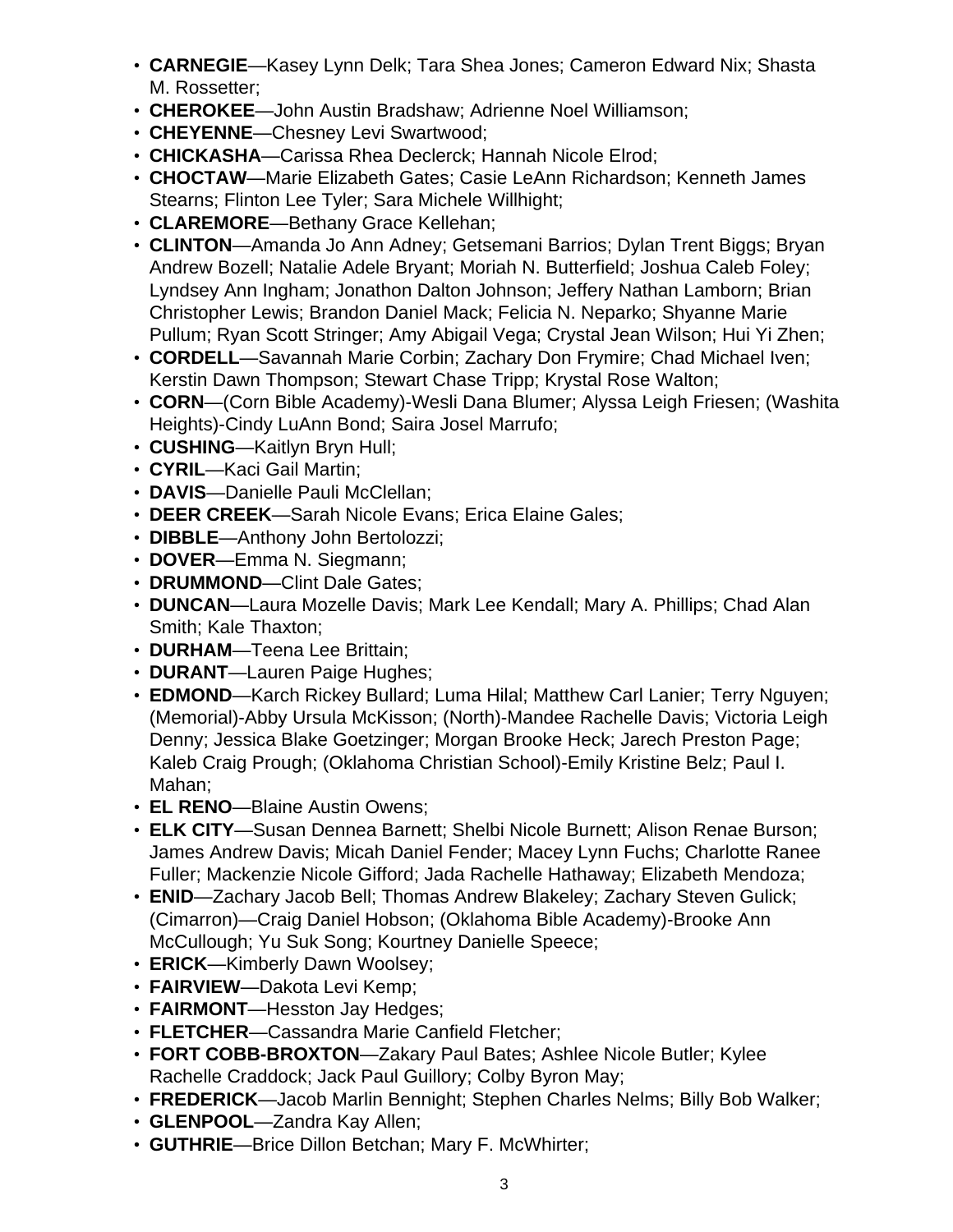- **GUYMON**—Jillian Victori Anderson;
- **HAMMON**—Darin J. Scott;
- **HARRAH**—Courtney Estelle Buck; Dakota Trevor Haines; Aaron James Newberry; Heather Nichole Slover; Ethan Edward Welton;
- **HENNESSEY**—Maureen Frances Matousek;
- **HINTON**—Jennifer Estelle Brack; Cady A. Craddick; Laci LeaAnn McCain; Darolyn Leah Nyhan; Sarah Lea Paxton; Candace Evelyn Sutton;
- **HOBART**—Lewis Wayne Clark; Lindy Don Cooper; Laura Kathleen Hill; Christian Ann Hollister; Kimberly Anne Myers; Dara Rachelle Quintero;
- **HOLLIS**—Nikole Reyna Mingura; Jennifer Lynn Sexton; McKenzie Dene Williams;
- **HOOKER**—Luke Aaron Kraft;
- **HOWE**—Kim A. Engelking;
- **HYDRO-EAKLY**—Whitini Marie Root;
- **JENKS**—Jacqueline Elisabeth Cox; Erik Austin Hart; Vonya Nicole Streetz; John Alan Thompson;
- **KIEFER**—Alexys Patrice Shadowens;
- **KINGFISHER**—Alaric Duane Serjeant;
- **LATTA**—Claire Elizabeth Chandler;
- **LAVERNE**—Seth Tyler Overstreet; David Reece Schoenhals;
- **LAWTON**—Tara Mercedes DeLonais; Sydnie Ann Pozniak; (MacArthur)-Morgan Pearl Bressman; Jesse Nathanial Lingerfelt;
- **LEEDEY**—Kaitlin M. Belden; LaRonna Jo White;
- **LINDSAY**—Trent Collin Brownen; Tiffani Nicole Miller;
- **LOCUST GROVE**—Nathan David Forest;
- **LOMEGA**—Summer Breann Scott;
- **LONE GROVE**—Demitri Lee Baker; Reba Dawn Gillispie; Larry Travis Kitchens;
- **LOOKEBA SICKLES**—Morgan Kyli Bullcoming;
- **MANGUM** Brent Wayne Bogart; Erica LeAnn Cowan; Sarah Ann Yount;
- **MARLOW**—Haleigh Rae Hines; Parker Montgomery Long;
- **MAYSVILLE**—Mackenzie Leigh Gillham; Madison Marie Russ;
- **MARTHA**—Christine Lynn Price;
- **MCALESTER**—Jacob Wayne Tarver;
- **MCLOUD**—Garrett Daniel Carter;
- **MEDFORD**—Trent Lee Misak;
- **MERRITT**—Jordyn K. Roberts; Taylor DeAnn Shockey; Jennifer Ann Wallace;
- **MIDWEST CITY** Joshua Scott Case; Mandrin Shima;
- **MINCO**—Lisa L. Locke; Brett J. Whalen;
- **MOORE**—Sara A. Hutchinson; Petrina Lorenz; Xuan Diem Thi Nguyen; Morgan Ashley Patton; Bethany Mae-Marie Peyton; Shelby Paige Stapleton; Hunter Dene Stevens; (Westmoore)-Rebecca Ann Cantrell; Mathew Dale Cooper; Kathy Xuan Le; Tina Trinh Le; Kristie Quynh D. Ton-That; Aimee Lynn Tran; Johnathan Pham Tran;
- **MOORELAND**—Caleb Everett Broce;
- **MOUNDS**—Audra Rachelle Broadhead;
- **MOUNTAIN VIEW**—Toni Rashelle Clark; Tyler D. Colwell; Baylee Cheyenne Sheperd; Tawnda Marie Warford;
- **MULHALL-ORLANDO**—Vance Robert Brainard;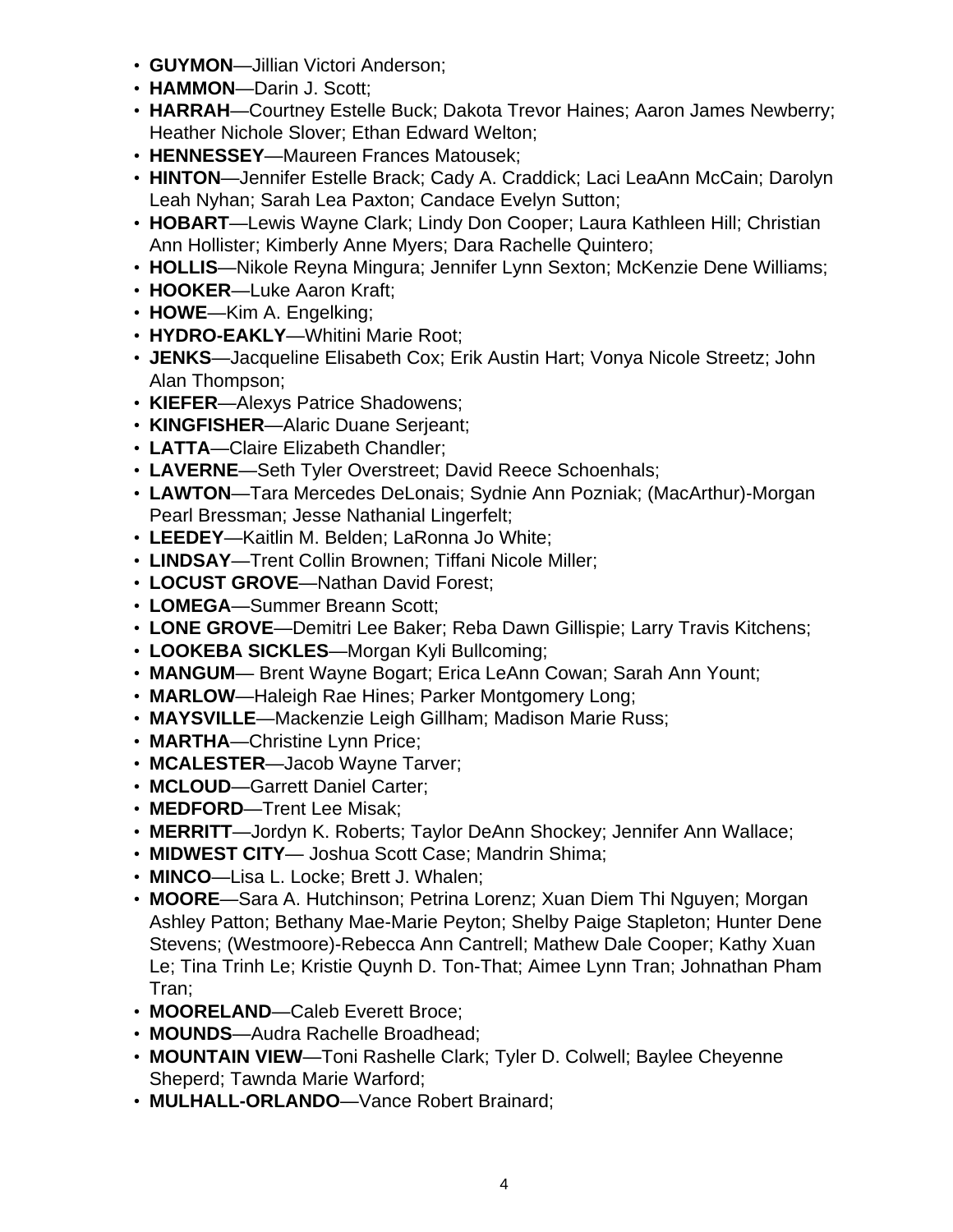- **MUSTANG**—Allen Matthew Deak; Erin Elizabeth Fields; Michelle Lynn Fisher; Justin Ryan Lynn; Jennifer Phuong-Uye Pham; Joseph David Plummer; Stephy Sunny;
- **NAVAJO**—Breanna Renne Cary; Alison Leigh Clinton; Jordan Alyssa Newton;
- **NEWCASTLE**—Madison Jill Duckwall; Robin Rene Gibson; Adam Eugene Iago;
- **NEWALLA**—Jenna Nicole Leinneweber;
- **NORMAN**—Diana Dawn Booth; Sequojah O'neal-Johnson; (North)-Angelina Patricia Anaya;
- **OKARCHE**—Halli Marie Ford; Shay Austin Pratt;
- **OKEENE**—Karlee Sue Brownlee; Kristi Lynn Burghardt; Josie Wray Foust; Mason Ray Howe;
- **OKLAHOMA CITY**—Eric Mike Kaufman; Canisia Bongfen Tatah; (Capitol Hill)— Neil James Howell; (Putnam City)-Morgan Courtney Nance; Brandon Jared Prince; Doanh To Prince; (North)-Theresa Mon-Quynh Dang; Andrea Tresa Fernandez; David William Freeman; Julie Frances Jameson; Carissa Ann Nance; Jordan Ray Satterlee;
- **OOLOGAH**—Mikela Renee Connella; (Southeast)-Quynh Tu Phi; (Western Heights)-Logan Sage Bradley; Cindy Phan; Joy Dawn Smith;
- **OWASSO**—Emily Ann Baalman; Jaclyn M. Hammond; Rachael Christine Hodson; Jacqueline Levon Loyd;
- **PAWNEE**—Jamie Anne Burks;
- **PERKINS-TRYON**—Taylor Wayne Longbrake;
- **PIEDMONT**—Jennifer Marie Crow; Gabriela France Martinez; Morgan Jo Swart;
- **PONCA CITY**—Mackenzie Cam Bergagnini; Jenna Lynnette Coons; Alexander W. Labossiere; Annie Jo Viljoen;
- **POTEAU**—Grant Patrick Scowden;
- **PRAGUE**—Kaitlin Raschel Nootbaar;
- **REYDON**—Emily Sue Hartley;
- **RIPLEY**—Jerrad Stephen Richards; Forrest Brandon Witt;
- **SALLISAW**—Carolyn Dian Fitzsimmons;
- **SAYRE**—Tommy L. Davis; Sawyer Nicole Johnston; Melissa Anne Smallwood; Evelyn Elaine Pierce; Kristin Paige Winn;
- **SEILING**—Aneesa Lynn Baldwin; Tulane Ric Shoulderblade;
- **SEMINOLE**—Taylor Ryan Martin;
- **SENTINEL**—Bryan Holt; Caitlin Marie Humphrey;
- **SHARON MUTUAL**—Alisha Beth Turner;
- **SHATTUCK**—Morgan Marie Sprague; John Harold Srader;
- **SHAWNEE**—Aaron James Bushong;
- **SKIATOOK**—Bonnie Jordan James;
- **SNYDER**—Robert Zane Trammell;
- **SOPER**—Meagan Raye Burns;
- **STILLWATER**—Samantha Rae Caudle; Kaitlyn Renee Cotton; Loza Dejene; Rachael Elizabeth Fieldsend; Jonathan K. Willett;
- **SULPHUR**—Laura Ann Randolph;
- **TECUMSEH**—Caylie Ashton Patton; Conner Andrew Patton;
- **THOMAS-FAY-CUSTER**—Kelsie Lynn Blakley; Casi Kennedy Cornell; Katy Brett Kirkpatrick; Hannah Nicole Ronan; Kendrick Dale Wingard; Asa Joseph Zoschke;
- **TIMBERLAKE**—Stacey Brette Bailey;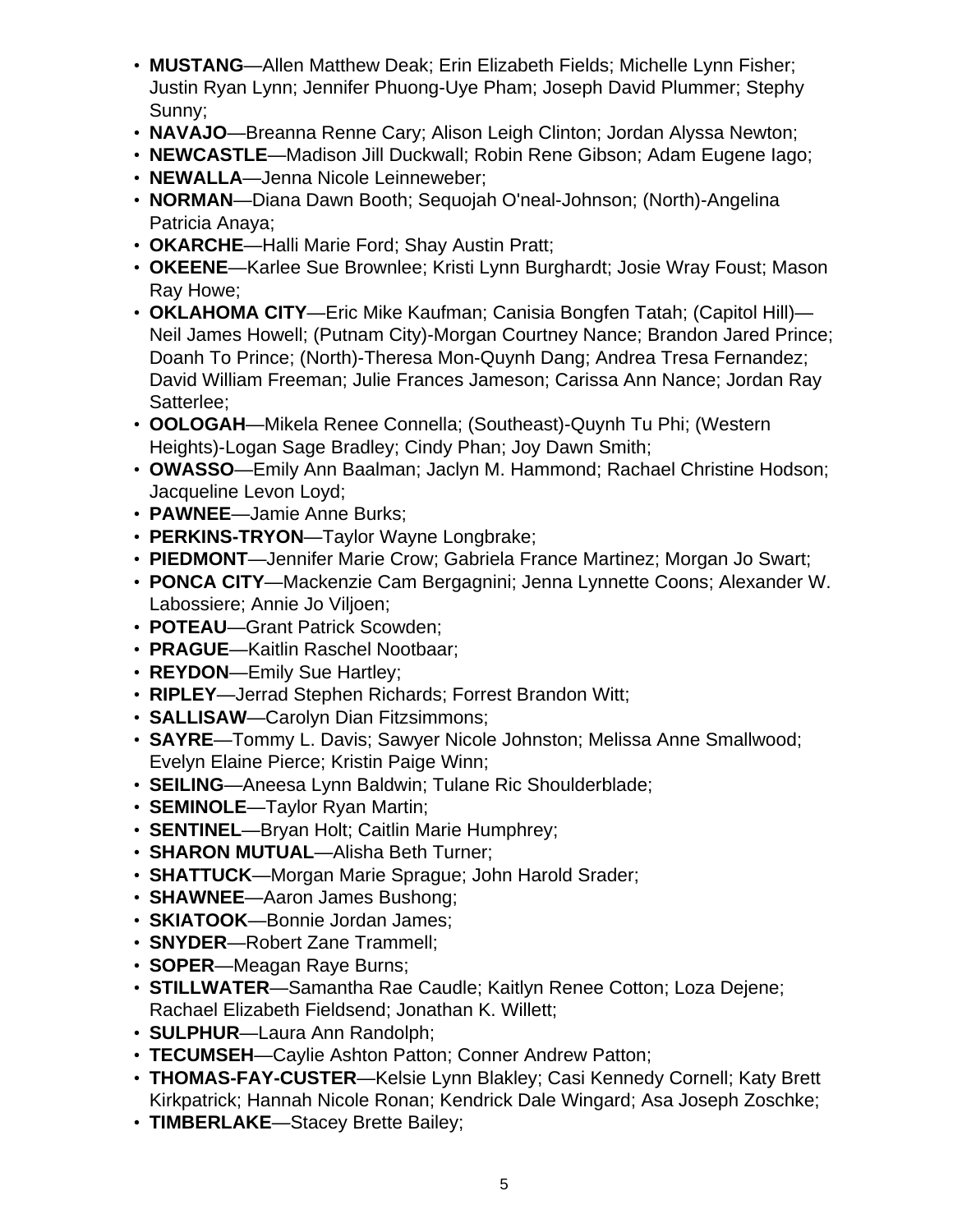- **TULSA**—Anna Ruth Erb; Stephanie Nachole Short; (Bishop Kelley)-Corey Daniel Creider; (East Central)-Hoa Quynh Thi Nguyen; (Union)-Austin Lane Brown; Haley Nicole Rogers; Aubrey Marie Roth;
- **TUTTLE**—Reagan Michell Bonnewell; John Andrew Foley; Seth Wayne Odam; Lacey Ann Stonebraker;
- **VELMA ALMA**—Douglas Shane Finley; Cord Neal Gothard;
- **VERDEN**—Rebecca Kay Edwards;
- **VICI**—Zachary A. Key; Veronica Faye Ladd;
- **WALTERS**—Lacey Dawn Anderson;
- **WASHINGTON**—Kathrianna Brooke Howell;
- **WATONGA**—Brooke Nicol Christensen; Tiffany Rochell Landreth; Taylor Marie Ray;
- **WAUKOMIS**—Taylor Rhea McElroy;
- **WAURIKA**—Patricia Ann Armstrong;
- **WEATHERFORD**—Sarah Rachelle Barton; Joshua Andrew Beauregard; Shaylon Rylee Bishop; Tanner Brett Boyd; Taylor Noel Boyd; Kiley Renae Brennfoerder; D'lisa Joann Brown; Lukas Cliff Cary; Abigail Michel Craighead; Paul Haddon Dozier; Jonathan David Fischer; Ashley W. Hartsell; Molly Jessica Hawkins; Natalie Haworth; Greg Wade Hicks; Benjamin Dale Hill; Mary Ashley Keen; Naveenah Vijia Kumar; Bonnie LeeAnn Lightfoot; Shristi Maharjan; Michael Bernard Ralston; Christabelle Susann Rauh; Tia Nicole Sauer; Taler Janae Sawatzky; Kyra LeAnn Schmidt; Nancy Baidoo Tordzro; Shanna Rae Vaughan; Richard W. Weist; John Paul Woods;
- **WELLSTON**—Lauren Elizabeth Beauregard;
- **WOODWARD**—Jamin Patrick Brown; Kedrin Hub Coleman; Kari Elizabeth Fewin; Eric Andres Luthi; Michael Don Woods;
- **YUKON**—Ryann Michelle Burner; Toni Michelle Endsley; Kelsey Lynn Goebel; Jerron Noble Lartey; Tram Bich Nguyen; Sherilyn Nicole Scott; Tayler Jordan Voth; Cameron M. Wilkins-Lowder; (Southwest Covenant School)-Jacob Taylor Brown; Julie G. Brown.

# **TEXAS**

- **ALEDO**—Erin Elizabeth McGuire;
- **BOYD**—Jessica Mae Drake;
- **CANADIAN**—Karina Patel;
- **COLLEYVILLE**—Nikolas Allen Stajduhar;
- **DENTON**—Emily Ann Selby;
- **EL MATON**—Nathan Philip Seigrist;
- **FORT WORTH**—Anh Ngoc Huynh; Avery ElizabethLe Karnes;
- **FRISCO**—Joanna Christine Collins;
- **GLENN HEIGHTS**—Nicole Elizabeth Schmitz;
- **GROOM**—Ashley Belle Murray;
- **GROVE**—Johnna Rhea Smith;
- **HEWITT**—Kaila Diane Lancaster;
- **HOOKS**—Earl Alfred Jenkins III;
- **KATY**—Elisabeth Shayne Haley;
- **LEVELLAND**—Katrina D'Nae Johnson;
- **LINDALE**—Kinsey Marie Hums; Merissa Ann Hums;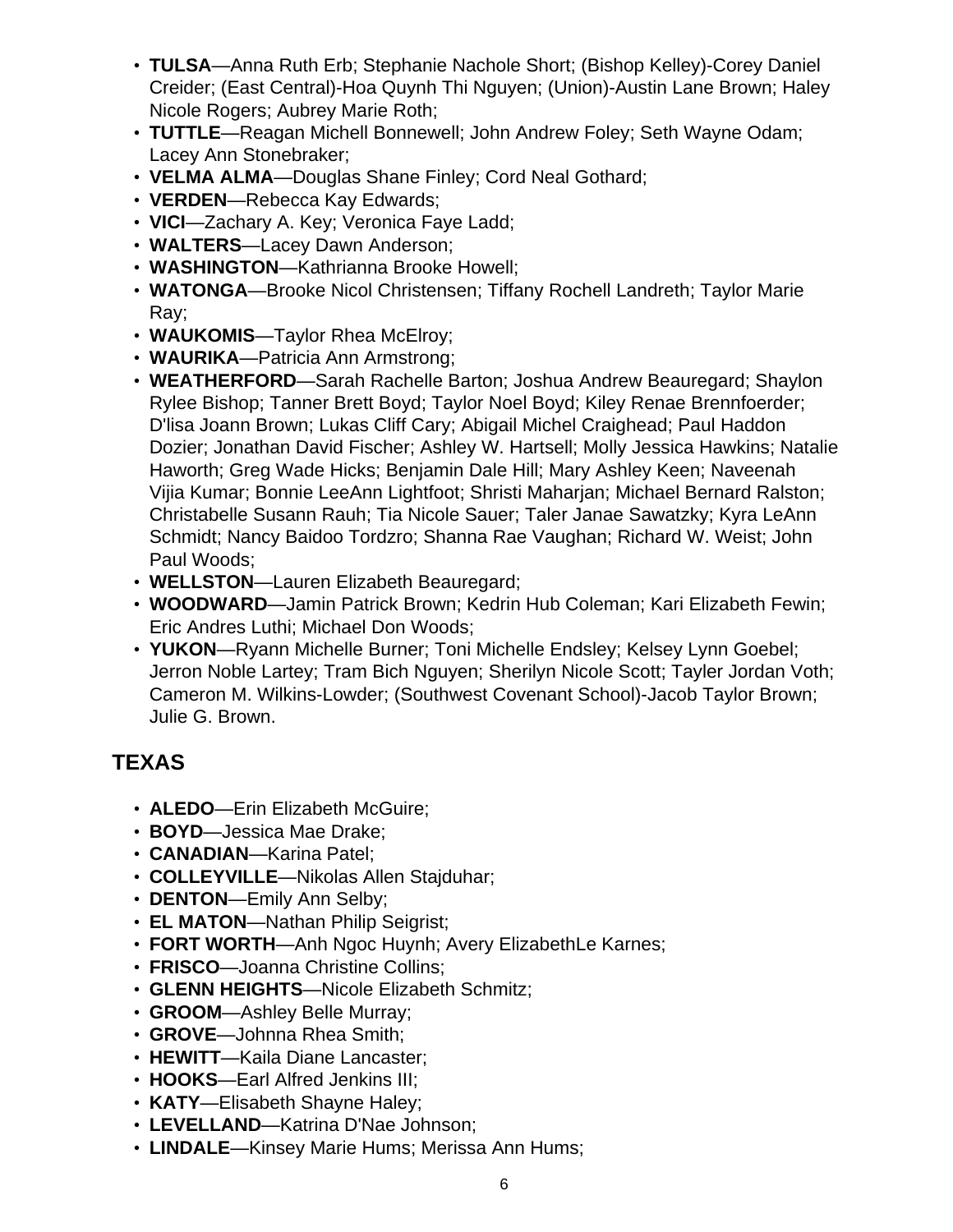- **PURDON**—Johnna Rhea Smith;
- **QUANAH**—Shelby Lane Sparkman;
- **SAN ANTONIO**—Marques Andres Gomez;
- **SHAMROCK**—Jessica Faye Egner; Kaley Dawn Riley;
- **VERNON**—Katelyn Danielle Wooten;
- **WELLINGTON**—Tyler Eugene Neeley;
- **WICHITA FALLS**—Haley Malynn Woolsey.

#### **WISONSIN**

• **PLATTEVILLE**—Cecelia Ann Labarge.

# **INTERNATIONAL**

- **OMAN**—Yusuf Haji Alghazali; Mohammed Alsubaihi;
- **TAIWAN**—Wan-Ting Hong; Tai-Jung Kuo; Yu-Ting Lai;
- **SAUDI ARABIA**—Yazeed Alalhareth; Hussain Amen Alhadher; Fahad Almutairi;
- **VIETNAM**—Khanh Bao Nguyen.

# **DEAN'S HONOR ROLL**

# **ARKANSAS**

• **GRAVETTE**—James Harold Austin.

# **CALIFORNIA**

- **CARSON**—Gabrielle Kristi Nippert;
- **CORONA**—Megan Marylou Sakowski;
- **HANFORD**—Sarah Elizabeth Mendoza;
- **MORENO VALLEY**—Sierra Nicole Curley;
- **SAN DIEGO**—Jesse Adam Klein;
- **TEMECULA**—Nancye Marie Soporito.

# **COLORADO**

- **BROOMFIELD**—Corey Rachell LaMoureaux;
- **CASTLE ROCK**—Lauren Peter;
- **WINDSOR**—Levi Randall Nicholson.

# **IOWA**

• **HARLAN**—Katelynn Marie Doran.

# **ILLINOIS**

• **CHICAGO**—Durga P. Bhattarai.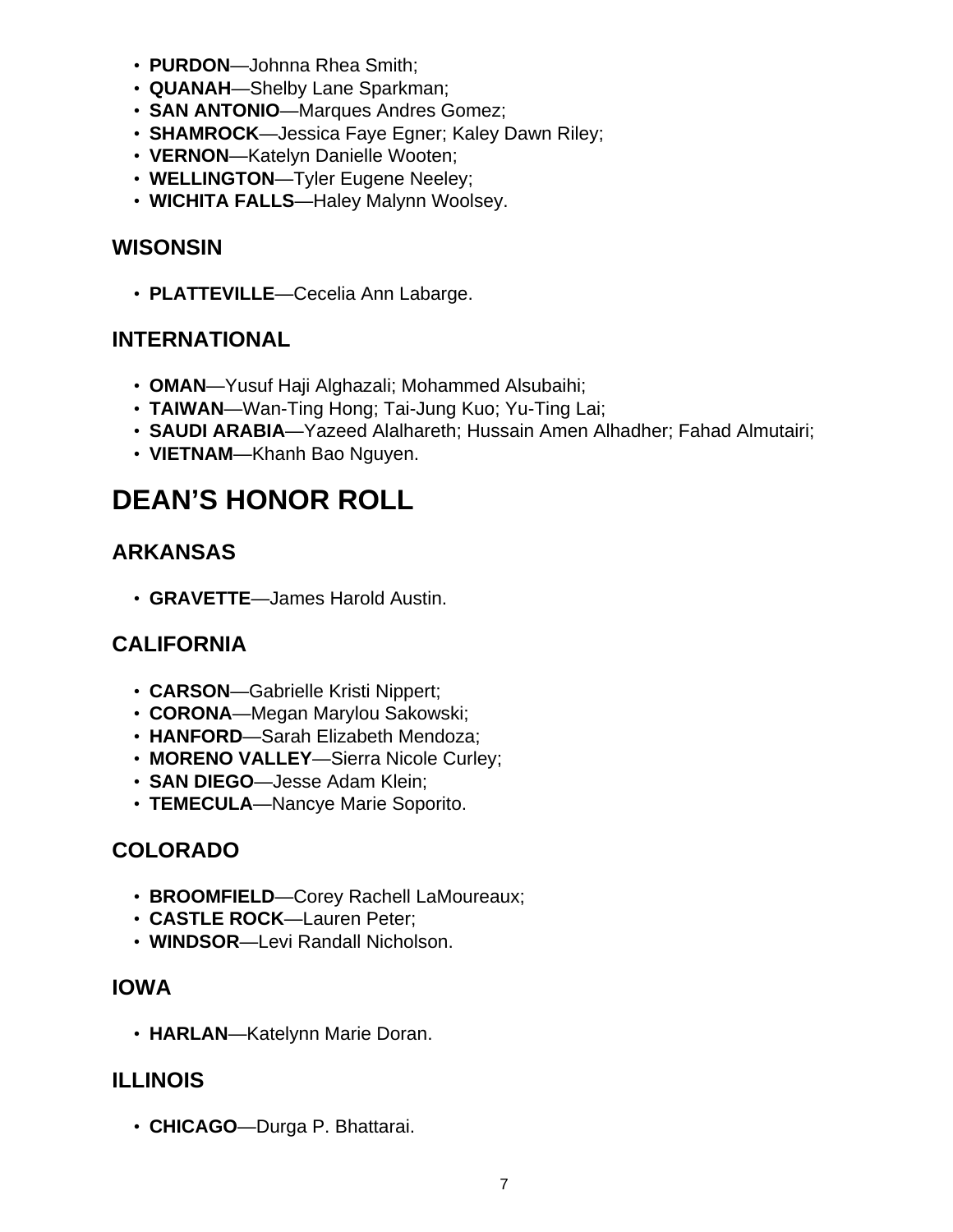# **INDIANA**

• **COLUMBUS**—Dylan James Yeley.

# **KANSAS**

- **BELOIT**—Morgan Ruth Krier;
- **BLUFF CITY**—Toni Nicole Peetoom;
- **COLBY**—Bryan David Brewer;
- **EMPORIA**—Angela Bartley;
- **FORT SCOTT**—Cheyenne Rae Wiley;
- **HUTCHINSON**—Aubrey Plymire Adams;
- **INGALLS**—Emily Rose Miller;
- **LIBERAL**—Jonathan Patrick Hanna;
- **PLAINS**—Morgan Mickole Eakes;
- **ROLLA**—Kori Anna Hall;
- **SOLDIER**—Kyle Beecher.

#### **MICHIGAN**

• **PINCKNEY**—Michael Kenneth Morrison.

#### **MISSOURI**

- **KEARNEY**—Kenneth David Lehman;
- **SPRINGFIELD**—Ezekiel Lee Mills.

#### **NEW YORK**

• **MALVERNE**—Obinna Michael Van-Lare.

# **OKLAHOMA**

- **ADA**—Kristen Paige Covington;
- **ADAIR**—Maurice James Masterson;
- **ALTUS**—Janice Reagan Brickhouse; Derrick Lee Bull; Robert Sinjin Cramer; Burgundy Kaitlin Cribbs;Maryanne E. Dantzler-Kyer; Britney Shawn Espinosa; Ryan Steven Feller; Jasmine Necole Houston; Justin Tanner Jones; Hannah June Kelley; Claude L. Latham; Meagan Leigh Steen; Robert Wise Wolfe;
- **ANADARKO**—Anthony Dakota Summers; Charlie Randy Perez; (Riverside)-Starr L. Chavez;
- **APACHE**—Kassie Darlene Sechrist;
- **ARAPAHO-BUTLER**—Mark Tyler Alexander; Ashlee Jordan Bishop; Carson Wilhite Cabaniss; Nicholas Angel Castillo; Brittany Taylor Morgan;
- **ARNETT**—Cristian David Word;
- **BALKO**—Brady James Burdick;
- **BEAVER**—Benjamin Cole Engelman;
- **BEGGS**—Paige Marie Cypert; Brittany Ann Stamper;
- **BETHANY**—James Darren Claborn; Ali Nicole Richards;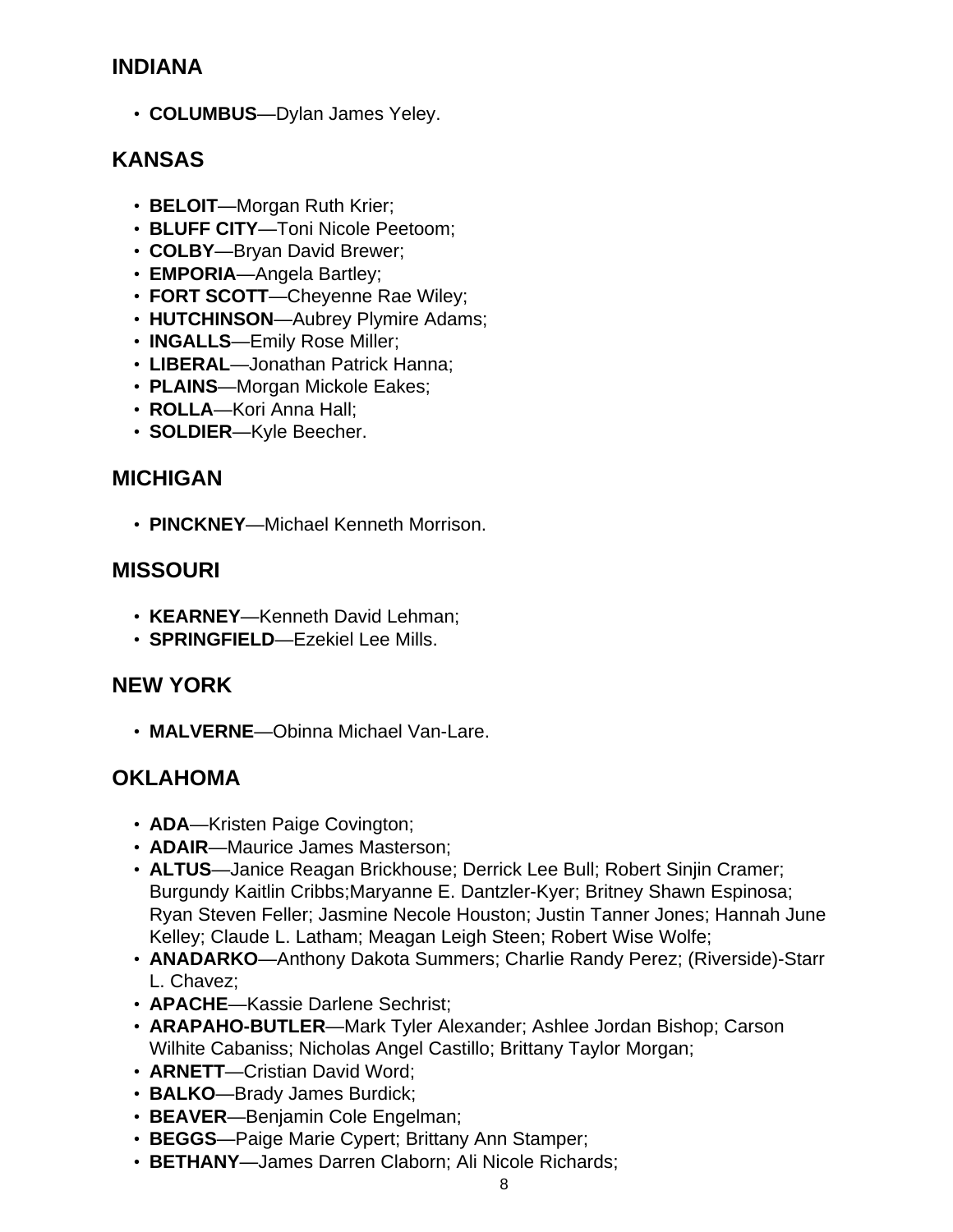- **BETHEL**—Cassie Marie Shaw; Gary D. Wesley;
- **BIG PASTURE**—Kara M. Doty; Shelby Cherie Josefy;
- **BINGER-ONEY**—Ashton Leigh Neely; Jordon Kaly Sage; Whitney Shae Sebastian; Delaney Macall Sharry;
- **BLAIR**—Whitlee Dakota Christian; Daniel Cade McKee;
- **BLANCHARD**—Austin James Cantrell; Alexandra Kait Jordan; Blaine Jared Smith;
- **BRIDGE CREEK**—Cami Dawn Loveless;
- **BROKEN ARROW**—Sang Thi Huynh; Ashley Nicole McMahon; Lan Ngoc Nguyen; Adam Andrew Tuttle; Alexander Gage Walker;
- **BUFFALO**—Sara Jayne Jones; Cynthia Ann Thompson;
- **BURNS FLAT-DILL CITY**—Vanessa Marie Amante; Cassie Joann Brown; Danielle LeeAnne Horner; Trisha Jean Jacobs; Melissa M. Tripp;
- **CACHE**—Kayla Ann Fritz; Christopher R. Reyes; Alicia Michelle Richey; William Earl Seibold; Kristen Michell Williams;
- **CALUMET**—Michael M. Snyder;
- **CANTON**—Noemi Alejandra Estala; Chad Devin Miller; Will Ryan Robinson; Justin Earl Schoonmaker;
- **CANUTE**—Jerry David Burks; Shayna Lynn Crutsinger; Kendra Dawn Morgan;
- **CARNEGIE**—John Gerald Fowler; Clinton Dean Horn; Kaylie Rose Howell; Maci Lyn Robnett;
- **CHEROKEE**—Taylor Rene Highfill;
- **CHEYENNE**—Dusta Lee Kimzey; Randa Dawn Tracy;
- **CHICKASHA**—Hunter Keith Bailey; Michael Cody Coponiti; Ashlee Nicole Merritt; Derek Mitchelle Stephens;
- **CHOCTAW**—Breanna Jean Fritze; Kylie Marie Morgan; Matthew Dean Richardson;
- **CLAREMORE**—Katelin Ashley Bledsoe; Monica C. Sallaway; (Sequoyah)- Alexandria Loren Foster; Taylor Ryan Inman;
- **CLEVELAND**—Anthony Braden;
- **CLINTON**—Bailey Jan Anders; Tanner James Bonham; Kara Juh-Ree Crane; Cocenza Nathalia Francio; Ashley Renee Dobbs; Courtney Ann Ernst; Jessica K'Leigh Heard; Charles Anthony Hulett; John D. Lair; McKinley Jewell Lockhart; Katelyn Caprice Lopez; Seidy Jedith Marquez; Ryan Scott McCullough; Dalynna Ann Parker; Grant Stratton Phillips; Stacie Nicole Sawatzky; Bobbi Jo Six; Corvin Jay Smith; Rachel Nicole Thompson; Javier Torres; Chelsea Nicole Willoughby;
- **COMANCHE**—Ben Burton Justus;
- **CORDELL**—Scott Travis Boese; Holly Nicole Burch; Ashley Nicole Comstock; Jenna Beth Feltman; Jordan Lynn Fleck; Jayden E. Goeringer-Evans; Stacey Lynn Scheurer; Paisley A. Sperle; Skylar Reed Spradlin; Merritt Grant Taylor; Jordan Shayne Thompson; Jennifer Afton Wiest; Jessica Lynn Zanghi;
- **CORN**—(Corn Bible Academy)-Farren Brooke Evetts; Jacob David Friesen; Pate Joseph Gossen; Joshua David Hall; Trevor Jay Harms; Kent Lyn McAbee, Jr; Kelsey Dawn Wall; (Washita Heights)-Brooke Burns Courtney; Rosa Lanita Marie Dalla; Susie P. Dyck;
- **COWETA**—Brandon James Graham;
- **CUSTER CITY**—Aileen Theresa Aiello;
- **CYRIL**—Shelbie Lynn Laughlin;
- **DAVIS**—Colton Richard Danyeur; Kaitlin Marie Harrison;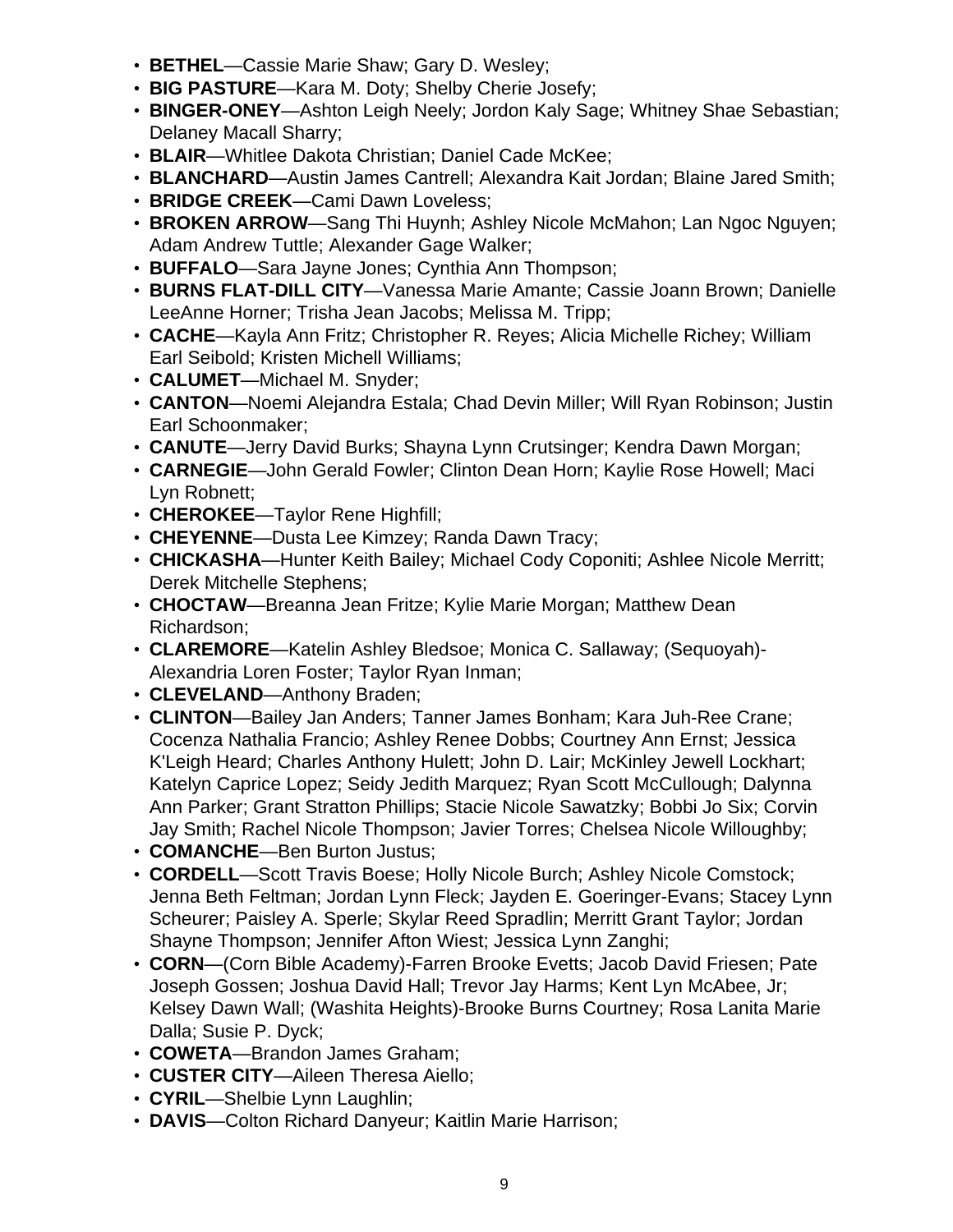- **DEER CREEK**—Blake Cary Blanchard; Tyler James Follis; Austin Michael Loomis; Christopher James Stevens;
- **DEL CITY**—Samantha Ann Driskill; Suzann Kathleen Leskela;
- **DUKE**—Robert Wayne Battles; Russell James Bradford;
- **DUNCAN**—Stephanie Ruth Bryan; Connor Claye Holland; Quynh-Anh Ngoc Pham; Rebekah Jane Rauh; Britton Alexandra Scott; Mason Drew Snider;
- **DURANT**—Jennifer Michelle Horton; Cynthia Kay Witt;
- **EDMOND**—Alice Kelubia Azzun; Austin Louis Bumpas; Shannon Lee Kneedy; Rekha Patel; (Memorial)-Hayden Lee Stanfield; (North)-Nathan Kyle Beattie; Katrina Michel Holsaeter; (Santa Fe)-Myles Jabari Newton; Jessica Dawn Pasquini;
- **EL RENO**—Summer Brooke Blackowl; Kyler Allen Bollinger; Michael Glen Chapman; Kelsey Joelle Johnson; Elizabeth Allison Maddox; Ashlee Noel Thomas;
- **ELGIN**—Sydnee Brook Carter; Carl William Rankin; Bailey Jayne Robertson; Tiffany Nicole Tyler;
- **ELK CITY**—Edward M. Almenas; Ashleigh Hope Bonds; Kyle L. Brewer; Andrea Nicole Burson; Tawny Kalen Collins; Aaron Rush Daugherty; Melissa Ashley Falletta; Colleen Nicole Garrett; Emma Louise Gunnell; Sierra Dawn Howell; Mckenna Renee Kelly; Mary Katherine Leverett; Levi Tah Melendy; Jessica Alain Smith; Tess Alexandra Phillips; Mollie Leann Reidland; Connor Wade Rogers; Kevin James Shockey; Lori Webb;
- **ENID**—Blake Andrew Boily; Kaelyn Brooke Bundy; Michael William Dawson; Rose Henke; Amanda Morgan Key; Alyssa Jo Penner; Emily Mavis Rios;Brian Christopher Trent; (Chisholm)-Lonnie Davis Ford, II; Somi Lee; (Cimaron)-Conner Celea Wall; (Oklahoma Bible Academy)-Kristen Ann Koepping;
- **ERICK**—Michael J. Brinkley; Taylor Rachele Smith;
- **FAIRLAND**—Nikisha Lin Oakley;
- **FAIRVIEW**—Larissa Marie Austin; Zella Lee Classen; Kaylene LaRay Rivera;
- **FARGO**—Cole Dalton File;
- **FORT COBB-BROXTON**—Jenna Lee Abbott; Jonathan Reed Allen; Ashley D. DeVaughan; Dillon Martin Wilson;
- **GARBER**—Robert Lee Holliday;
- **GEARY**—Michelle Dawn Atwood; Luke Eli Davidson;
- **GODDARD**—Rachel Jeanette Wallis;
- **GRANDFIELD**—Kalyn Ashley Fikes;
- **GUTHRIE**—Luke M. Koball; Sarah Lorraine McWhirter;
- **GUYMON**—Taylor James Anderson; Karlea Ann Brooks; Valerie Anne Chain; Adriana De Santiago; Annette De Santiago; Fabian De Santiago; Sabrina Berenice Rivera;
- **HAMMON**—Luke Dale Carpenter; Brooke Nicole Harden;
- **HARRAH**—Kaitlin D. Batesel;
- **HENNESSEY**—Humberto Cervantes; Austin Lee Watford;
- **HENRYETTA**—Kalan Dean Langley;
- **HILLDALE**—Cherokee Thomas Riddle;
- **HINTON**—Destinee Nicole Graham; Hayden Edward Harrington; Constance Alysa Stidham;
- **HOBART**—Danielle Rae Allred; Brett Tyler Barnett; Jesse James Wald; Joseph Robert Wald;
- **HOLLIS**—Delene Nicole Gonzalez; Colton Tanner Hays;
- **HYDRO-EAKLY**—Kadree Ann Setzer; Kaci Danelle Walls; Chelsea Erin Wood;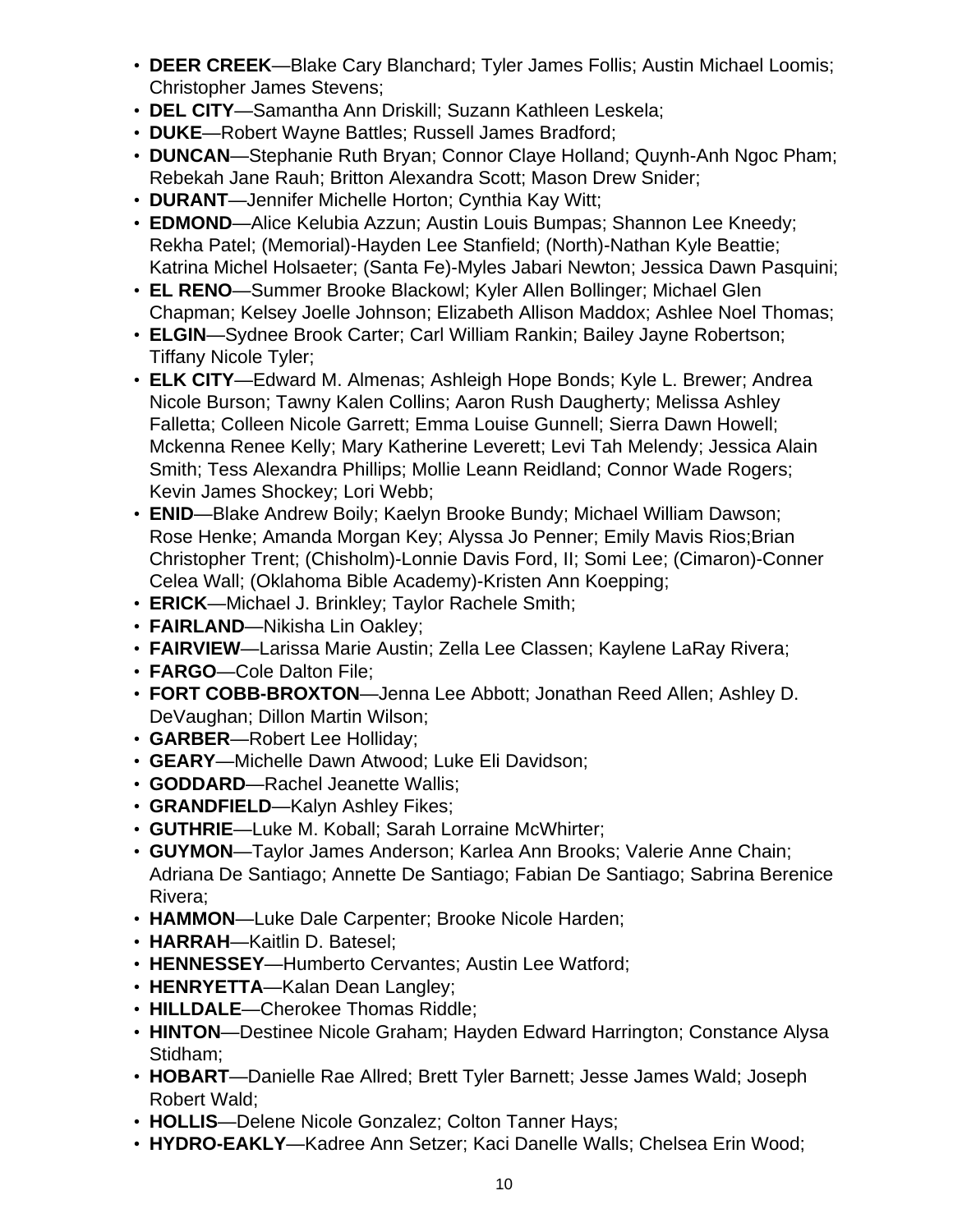- **IDABEL**—Rachel Ann Denison;
- **INDIANOLA**—Cole Louis Dalmont;
- **INOLA**—Erick Dan Welch;
- **JENKS**—Lora Katherine Baker; Thomas G. Shehan;
- **KIEFER**—Kauli Ann Broadhead; Daniel Drew Mefford; Amanda Michelle Ramey;
- **KINGFISHER**—Wil Andrew Markus;
- **LAWTON**—Arianna Patrice Carroll; Franki Elizabeth Deluca; Emmalee D'Ann Heinen; Samantha Aliza Gonzalez; (Christian School)-Lindsey Rae Rutledge; (Eisenhower)-Kadesha D. Williamson; (MacArthur)-Dominique Sierra Abeyta; Madison M. Rittenhouse;
- **LINDSAY**—Rumer Dakota Jackson; Laci Shae Johnston;
- **LOMEGA**—Kathrine Leona Biggs; Kayla Danyelle Biggs; Cody Lane Glazier;
- **LOOKEBA-SICKLES**—Veronica Casey; Haley Nicole Davis; Garrett Levi Gresham; Kaydee Beth Lindley; Michael Wray Meeks II; Zachary Trevor Mogg; Amber Slone Byrd; Carey Don Smith;
- **MADILL**—Michael Shane Duffy; Stefan Thomas Jones;
- **MANGUM**—Christine Jo Flies; Jesus J. Ramirez; Chelsea Richardson;
- **MARLOW**—Shelby Shawn Sanders; (Central)-Sydney Mariah Culp;
- **MAYSVILLE**—Julienne Clara Fielder;
- **McLOUD**—Timothy Martin Boyer; Travis Daniel Carroll; Ellen F. Ferrell;
- **MERRITT**—Taler Jean Broadbent; Jose Callito Hernandez; Paula Janine Howes;
- **MIDWEST CITY**—Crystal D. Davis; Larry Dale Head Jr; (Carl Albert)-Melissa Ann McCormick; Lauren Chase Zurmehly;
- **MINCO**—Dakota Grant Bare; Emily Ann Dillard; Tyler Joshua Mitchum;
- **MOORE**—Katie Rene Browning; Joe Don Ike Bruno; Kaylee Michelle Manning; William David Roberson; Stacy Renae Stevenson; Danny Tran; Allison Dieuthao Truong; (Southmoore)-Stephanie N. Chidester; Rachel Michelle Taber; (Westmoore)-Aaron Nicklas Fleehart; Abbie Marie Freeman; Amy Melissa Ledbetter; Lauren Michelle Lyon; Andrew M. McCoy; Michelle Nguyen; Megan Diane St. Hilaire;
- **MOORELAND**—Elizabeth Faye Kinnard; Ania Gabriel Hansen; Kayla Nicole Peters; Jennifer Jo Stout; Lindsey Janell Thrash;
- **MORRISON**—Craig Aaron James;
- **MOUNTAIN VIEW-GOTEBO**—Brittney Lynn Burton; Dylan Cooper Frizzell;
- **MULDROW**—Daniel J. McAllister;
- **MUSKOGEE**—Jasmine Shantel Lewis; Cam'ron Bradley Summers;
- **MUSTANG**—Kelsey Taylor Abernathy; Jennifer Dan Tam Nguyen An; Erin Michelle Benton; Kajal Prakash Bhakta; Michael Brent Bishop; Ashley Anne Caldwell; Shannon N. Eidenshink; Allyson Hope Lederer; Jenny Mathew; Khanh Bich Nguyen; Victor Cody Nguyen; Amanda Jane Spears; Anastacia Rachelle Speed; Tien Thuy Tran; Ryan Thomas Varghese; Jaby Chacko Varughese; Scott Allen Welch II;
- **NAVAJO**—Morgan Faith Brian; Kaycee Dawn Lookingbill;
- **NEWCASTLE**—Madison Sky Glass;
- **NEWKIRK**—Cheyenne Kristine Sheets;
- **NINNEKAH**—Trent Anders Boesen;
- **NOBLE**—Daniel Fletcher Gay;
- **NORMAN**—(Community Christian)-Ashley Noel Pickens;(North)-Colton Aaron Cline; Chad Alan Ehrhart; Griffin Greg Grubb;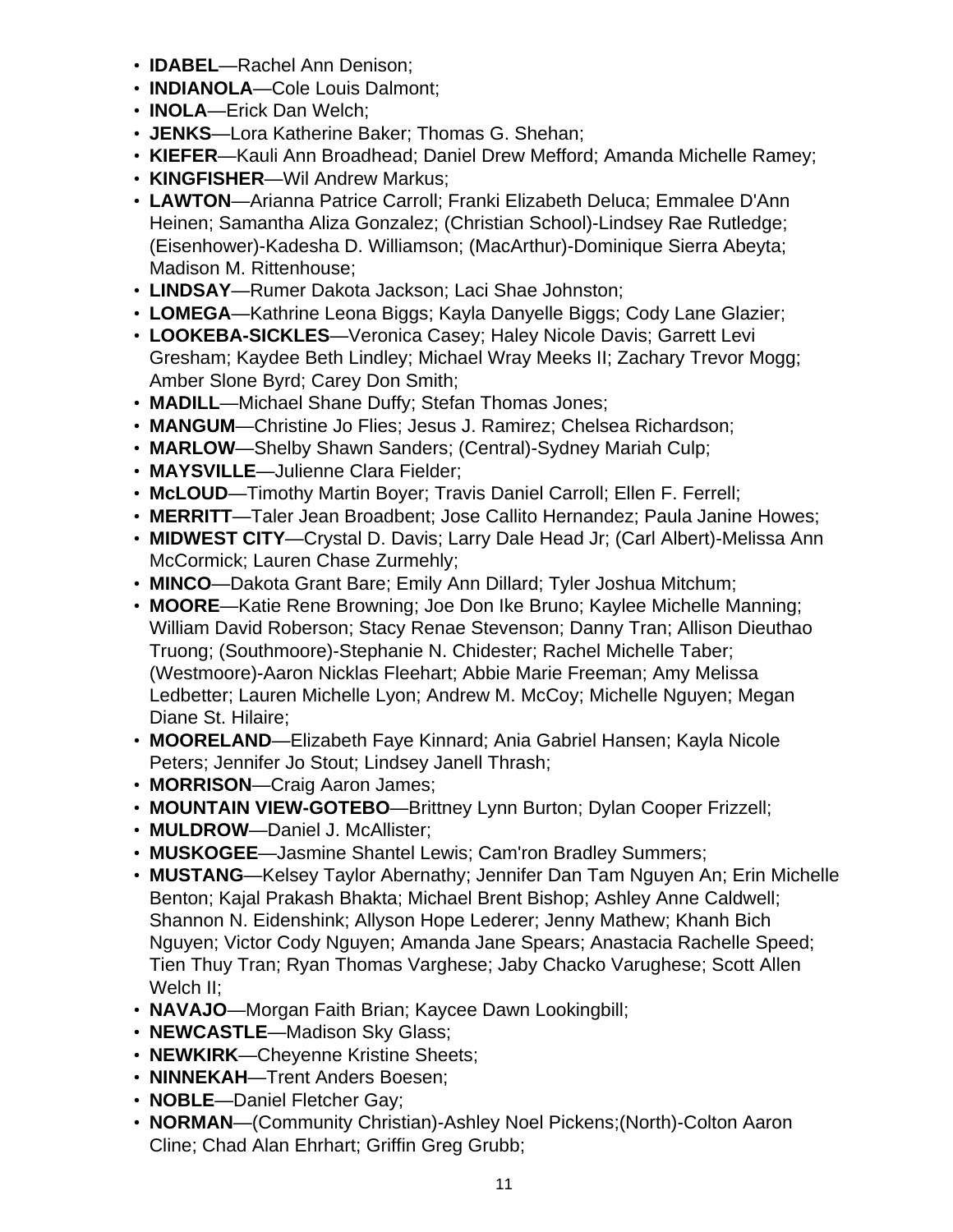- **OKEENE**—Steven Tanner Bedwell; Mathew Lee Benham; James Chayce Carter; Tanner David Heffel; Drew Anthony Krause; Calley Wade Lamar;Bryan Ashley Nault; Nathan Paul Rackley;
- **OKLAHOMA CITY**—Paul Mwenda Mungiria; (Bishop McGuiness)-Richard Lindsey; Bindu M. Thomas; (Classen)-Christine Hien Dao; Kevin-Khiem Le; (Putnam City)- Kyle S. Chai; Damilola Olasumbo Fabiyi; Jaison K. Simon; Mekha Susan Thampi; (Putnam City North)-Phuong John Duy Bui; John Jacob Cannedy; Ashley Thomas; Chelsie Nicole Wilkins; (Putnam City West)-Huy Tuan Do; (U.S. Grant)-Neil Jason Kellogg;
- **OWASSO**—Ella Susanne Gordon; John Erickson Mitchell;
- **PAWNEE**—Emily Elizabeth Caldwell; Ty Keith Nelson;
- **PERKINS-TRYON**—Caitlin Paige Coker;
- **PIEDMONT**—Breanna Marie Adkison; Paige Ann Anderson; Kenley Rose Beard; Kylie Marie Boggess; Collin Dale Bricker; Johnny Vance Covalt; Shelby Lynn Hensley; Sara Ann Michael; Rachel Nicole Tilley; Jordyn Michelle Turley; Ashley D. Wells;
- **PIONEER**—Haden Hedges;
- **PONCA CITY**—Shay Lynn Klassen;
- **POTEAU**—Thomas Tanner Crandell;
- **PRAGUE**—Austin Charles Eaton; Scott Allen May;
- **PRYOR**—Christopher D. Gallowich; Amelia Danielle Rice;
- **PURCELL**—Kelli Dawn Simon;
- **QUAPAW**—Elizabeth Anne St. John; Jennifer Nadine St. John;
- **RINGLING**—Matthew Douglas Farris;
- **ROCKY**—Amanda Sue Earl;
- **RUSH SPRINGS**—Kody Zack McKay;
- **RYAN**—Alana Jo Martin;
- **SALINA**—Justin Matthew Haley;
- **SALLISAW**—Katherine Faye Martin;
- **SAPULPA**—Sydnie Marie Johnson; Toni Michelle Maddox; Tyler Lane Williams;
- **SAYRE**—Ashlynn Faye Adcox; Christopher Arganbright; Drew Wesley Brower; Shelby B. Cox; Kelsi Ann Howell; Jacklyne Dakota Manning; Rex Allen Offenbecher Jr;
- **SENTINEL**—Kolten Tyler Rozell;
- **SEILING**—Amy Jean Fields;
- **SHARON-MUTUAL**—Jennifer Elise Nail;
- **SHATTUCK**—Jacey Jade Cox;
- **SHAWNEE**—Sarah Elizabeth Trammell;
- **SNYDER**—Kelcie Jolynn Howard; Anthony Mitchell Sanchez;
- **STERLING**—Mitchell Zane Brittain;
- **STIGLER**—Joshua William Self;
- **STILLWATER**—Selamawit Dejene; Aaron Stanford Hesler;
- **TEXHOMA**—Cash Braden Overton; Shelly Janine Worley;
- **THOMAS-FAY-CUSTER CITY**—David J. Barnett II; Chelsea Dawn Bates; Dalton Wade Houk; Kassie Diane Miller; Asher Eleigh Reed; Nicholas H. Rymer; Jacy Renee Steele;
- **TISHOMINGO**—David M. Brantley;
- **TURPIN**—Cale Andrew Longhofer; Matthew Joseph Mendoza; Emily Erin Taylor;
- **TUSHKA**—Sunni Rae Daniel;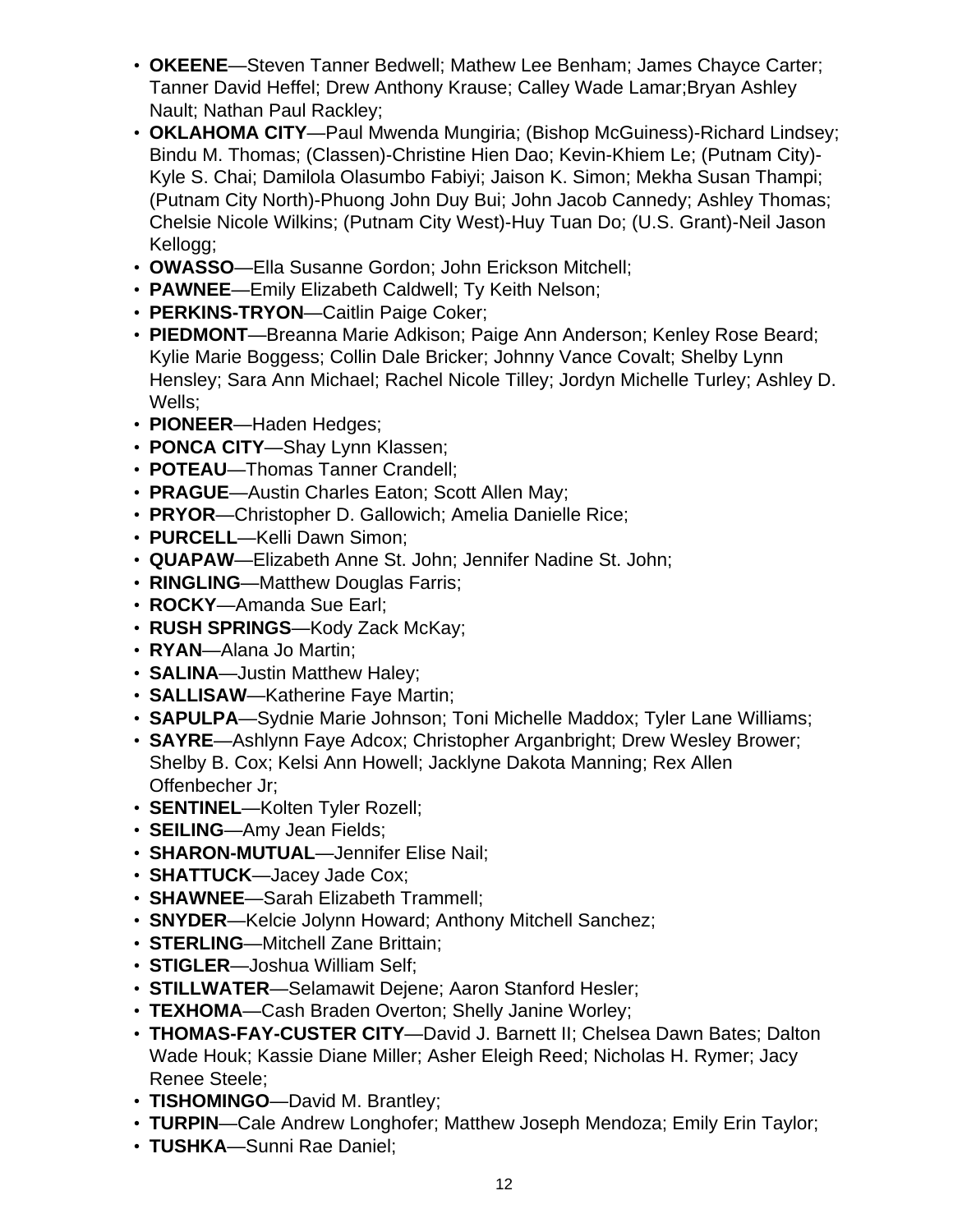- **TUTTLE**—Rachel Diane Cook; Dylan Mitchell Coxen; Glenda Sue Davison II; James Lee Garrett III;
- **TULSA**—Kenneth A. Gorman; (Bishop Kelley)-Miranda Leigh Balezentis; Abigail Marie Lybarger; Robert J. Simpson; Emily Mary Stover; (Union)-Jessica Rae Murphy; Jessica Ann Rauschenberg;
- **VERIDGRIS**—Bethany MacKenzie Dargel;
- **VICI**—Lauren Nicole Griffin; Jessie Marie Salisbury;
- **WALTERS**—Chelby Lynn Mansel; Kaidee Lee Monroe;
- **WATONGA**—Shane Vincent Daugherty; Coriann Ashley Hoar; Bridget Renee Howard;
- **WAURIKA**—Lucas Hunter Coody;
- **WAUKOMIS**—Amanda Jean Wilson;
- **WEATHERFORD**—Morgan Leigh Allen; Clark A. Arganbright; Katelan Marie Ballard; Marceline Beri; Blaine Allen Boyd; Brady Litsch Boyd; Lauren L. Brennfoerder; Gwendolyn Erin Burgess; Samantha Rae Canon; Miranda Michelle Deevers; Will P. DeFehr; Dayna Janine Dick; Silas Harold Dodgen; Rachel Suzanne Frans; Alva Douglas Garren; Crystal Dawn Gaylord; Maci MaShayla Glasscock; Amelia Rose Gorshing; Steven Tyler Gorshing; Jordan Alyssa Grubb; Ashlynn Marie Hall; Hillary Breann Hardin; Tiffany Renee Hardin; Janel Frances Harper; Shawn Alexandria Harrison; Haley Ann Haskell; Hannah Lynne Haugen; Adam Michael Hawkins; Bethany Kate Hawkins; Brody William Haynes; Nnamdi Vincent Ikegbunem; Jonathan Wesley Irvin; Taylor Nathan Kincanon; Nicole Birkenfel Laitran; Amber Michelle Lowder; Michael Trent Macon; Alicia Rae Marquis; Jason Anthony Martin; Morgan D'aun McCown; Shawna Kathleen Meyer; Candace Raquel Owens; Emma Lea Pankratz; Brandon Joe Pounds; Tiffany Annette Powell; Gabriel E. Pray; Chaise Cameron Rogers; Adam Glen Russell; Keithen Kale Sawatzky; Michael K. Schafer; Jared Dean Sisler; Tyler Scott Steinly; Jay S. Stinson; Docas Tanjong; Kaylin Marie Trompeter; Jayme Michelle Tuck; Talon Brady Watkins; Haley Marie Watson; Andrew Zane Willis;
- **WELLSTON**—Saber Lagene Sapp;
- **WILBURTON**—Casey D. Jiles;
- **WOODLAND**—Morgan Andrea Gibson;
- **WOODWARD**—Kyle Aaron Bilbo; Trevor Lincoln Collier; Dakota Shaw Davis; Jayden Arek Fox; Brooke Nicole Harrison; Rhiannon Grace Jensen; Caroline Rae Leahy; Dustin Levi Merrill; Alexandra Shaye Mustain; Tayler Celeste Powell; Patricia Dianne Steadman; Brittney Nicole Teel; Maggie Jo Terry; Rachel Lauren Warnick; Jessica Ann White;
- **YUKON**—Vivin Abraham; Tyler Christian Deckard; Morgan Baylee Ensign; Trenton Wayne Ghoram; McKenzie Ann Housh; Ilse Alejandra Escareno; Chelsea K.Hill; Kaiden Mark Horn; Joshua V. Joseph; Brittany Paige Mason; Betty Tenguh Njoh; Kendall Christine Smith; Santhosh Thomas; Chelsi Dawn Turner; Brittany Rachael West; Ryan Stuart Wood.

# **OREGON**

• **ASHLAND**—Rose TiffanyMarston.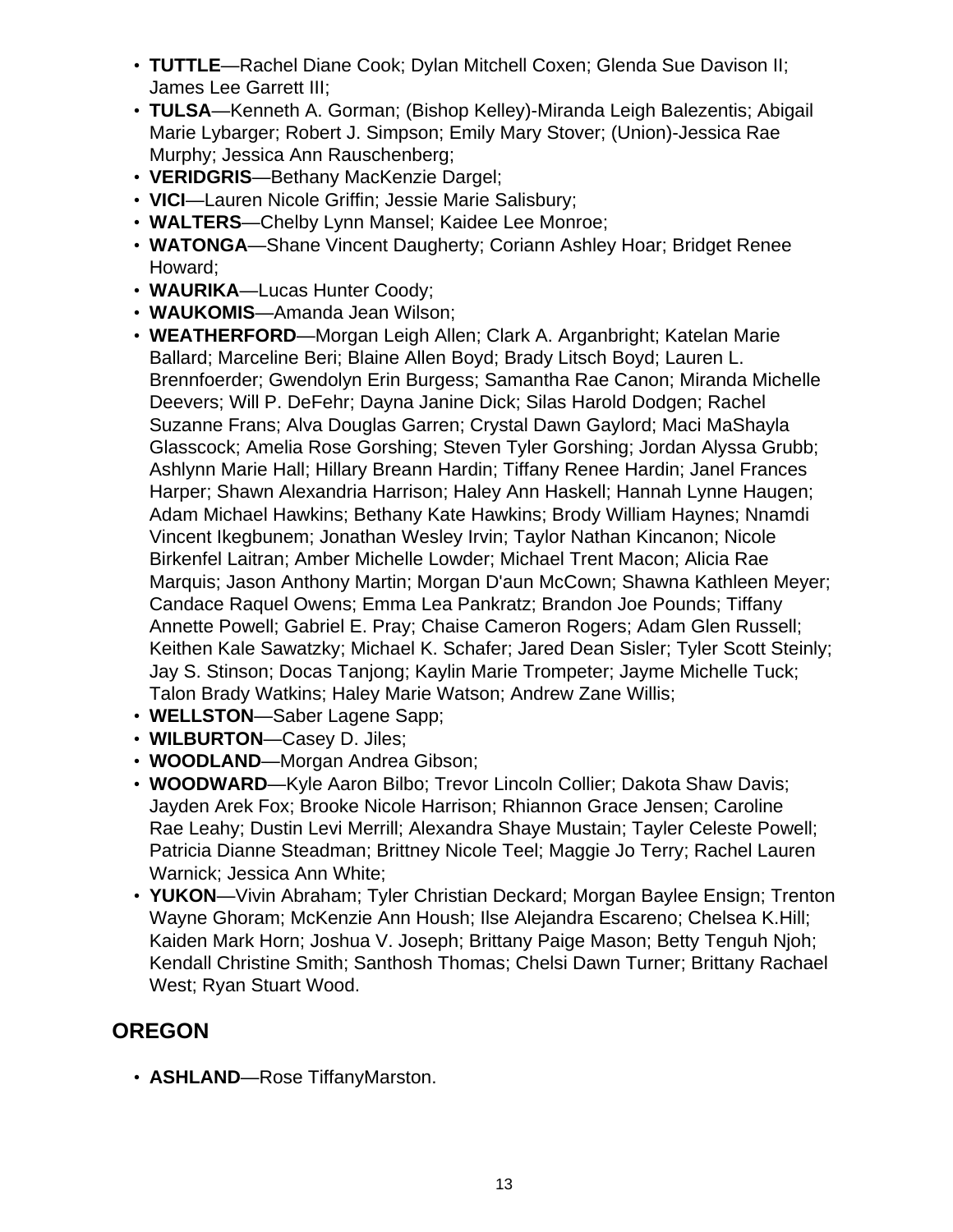# **TEXAS**

- **AMARILLO**—Margaret LeaMusser; Taylor Willis;
- **ARLINGTON**—Jamaal A. Lewis; Clifford Nyagesiba;
- **AZLE**—Emily Marie Walter;
- **CADDO MILLS**—Breann Madee Whitaker;
- **CANADIAN**—Anissa Marie Martinez;
- **CLARENDON**—Lloyd Derrick Shelton;
- **CLARKSVILLE**—Morgan Lynn Greutman;
- **DALLAS**—Brad Allen Smithey;
- **DECATUR**—Justin Alan Smith;
- **DENISON**—Brian Christopher Hander;
- **GRAND SALINE**—David Blake Smith;
- **HEATH**—Gentry James Rogers;
- **KATY**—John Michael Moriarty;
- **KENNEDALE**—Megan Ashley Watson;
- **LORENZO**—Baily Gene Martin;
- **LUBBOCK**—Amanda Lee Martin; Kortney Shay Meyers;
- **MABANK**—Craig Matthew Chapman;
- **MANSFIELD**—Logan Gurrier George;
- **McKINNEY**—Victoria L. Dobbie;
- **MEDINA**—Sara Wilkins-Lowder;
- **MIAMI** Marshall Wade Flowers; Karen Marie Floyd;
- **OLNEY**—Stephen Paul Riley;
- **PERRYTON**—Megan Elizabeth Good;
- **PLANO**—Jaxciri Ochoa;
- **ROCKWALL**—Mary Katherine Anderson;
- **ROWLETT**—Andrew Preston Johnson;
- **SACHSE**—Christa Hamilton;
- **SAGINAW**—Caden Avery Macneill;
- **SPRING**—(Klein Collins)-Justin Glynn Richardson;
- **WEATHERFORD**—Steven Allan Wetzel;
- **WELLINGTON**—Jacob Zane Dunlap;
- **WHITE DEER**—Emily Rene Nicklas;
- **WHITESBORO**—Cody Thomas Welch;
- **WICHITA FALLS**—Torin Howard; Chelsey Renee Mawson; LeAndra Kay Podzemny; Ashton Barrett Rose; Thomas Tran;
- **WYLIE**—Phuong Kim Ly; Amber Kaye-Lea Stark.

# **WASHINGTON**

- **FIFE**—Marian Mabinty Koroma;
- **SPOKANE**—Jesse Michael Jahn.

# **WEST VIRGINIA**

• **MARTINSBURG**—Mary A. Hull.